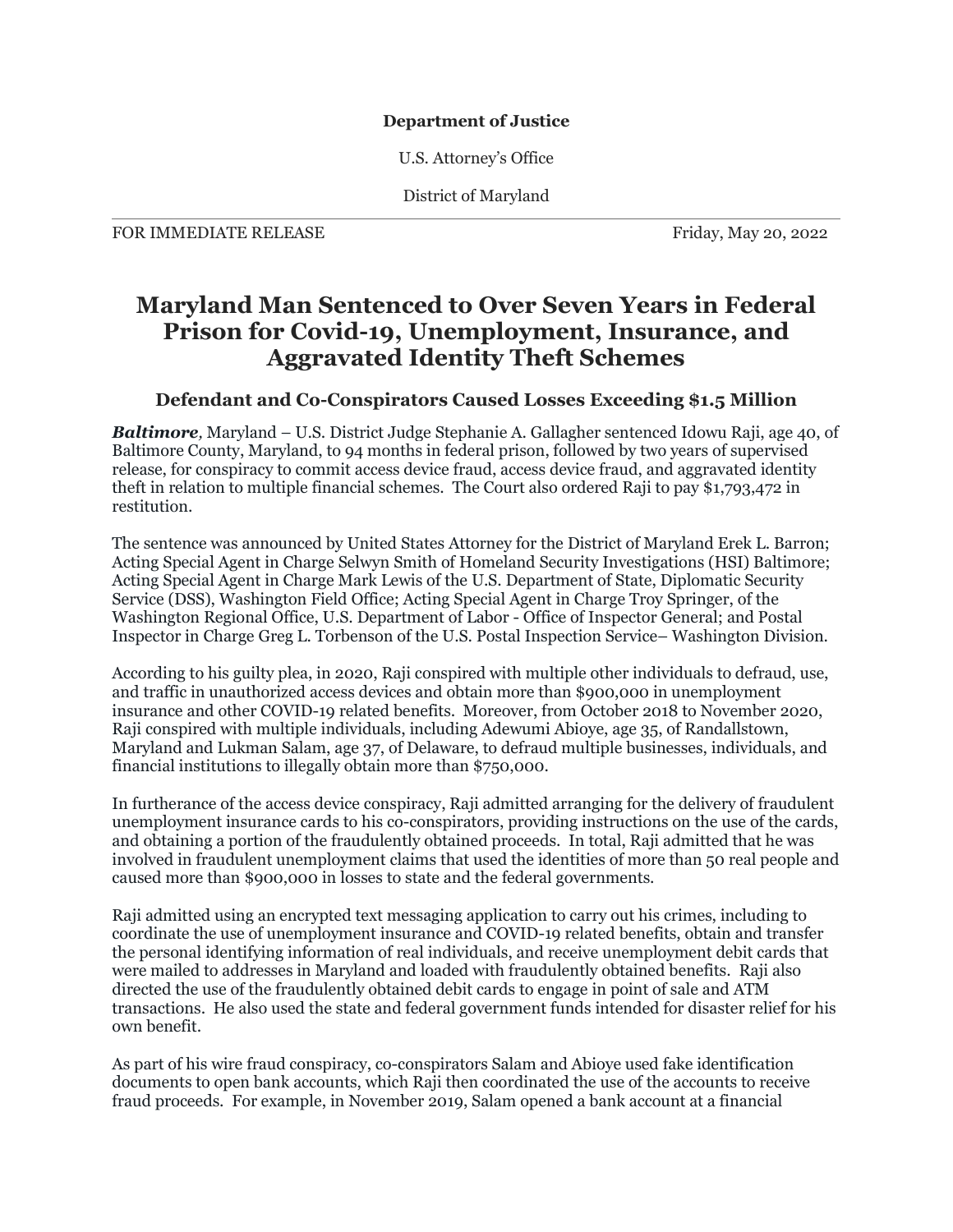institution using a fake passport with the alias "Chris Hobert." In December 2019, the email account of a supervisor at a victim business was hacked, and an email was sent to the victim business that fraudulently claimed that another business had changed its payment instructions. As a result, the victim business sent a \$33,200 wire to a fraudulent account opened by Salam. Raji worked with his co-conspirators to move the funds to another account registered under the alias "Michael Stone," and to eventually gain access to the fraud proceeds.

Further, in July 2020, Raji fraudulently applied for a \$31,200 Paycheck Protection Program loan on behalf of a business, Yours Truly LLC. Raji claimed that his business had more than \$132,000 of gross revenue in the prior year when, in fact, it did not. Moreover, Raji did not spend the proceeds of the loan on employee salaries and other appropriate expenses required by the PPP loan.

As stated in his plea agreement, when Raji was arrested by federal agents in November 2020, he made multiple false statements to agents, including that he had never been involved in business email compromise schemes, wire fraud, or unemployment insurance fraud. Raji also falsely claimed that he never used Yours Truly LLC when he had received federal loans through the entity less than six months before the interview.

In April and May 2022 co-defendants Abioye and Salam were sentenced to 27 months and 30 months in federal prison*;* respectively for conspiracy to commit wire fraud. Hameed Adesokan, Olatunde Vincent, Akolade Ojo, and Damilola Lawal will be sentenced later this year in related cases.

On May 17, 2021, the Attorney General established the COVID-19 Fraud Enforcement Task Force to marshal the resources of the Department of Justice in partnership with agencies across government to enhance efforts to combat and prevent pandemic-related fraud. The Task Force bolsters efforts to investigate and prosecute the most culpable domestic and international criminal actors and assists agencies tasked with administering relief programs to prevent fraud by, among other methods, augmenting and incorporating existing coordination mechanisms, identifying resources and techniques to uncover fraudulent actors and their schemes, and sharing and harnessing information and insights gained from prior enforcement efforts. For more information on the Department's response to the pandemic, please visit [www.justice.gov/coronavirus.](https://www.justice.gov/coronavirus)

Anyone with information about allegations of attempted fraud involving COVID-19 can report it by calling the Department of Justice's National Center for Disaster Fraud (NCDF) Hotline at 866-720- 5721 or via the NCDF Web Complaint Form at: [www.justice.gov/disaster-fraud/ncdf-disaster](https://www.justice.gov/disaster-fraud/ncdf-disaster-complaint-form)[complaint-form.](https://www.justice.gov/disaster-fraud/ncdf-disaster-complaint-form)

The [Pandemic Response Accountability Committee \(PRAC\)](https://www.pandemicoversight.gov/) Fraud Task Force was established to serve the American public by promoting transparency and facilitating coordinated oversight of the federal government's COVID-19 pandemic response. The PRAC Fraud Task Force brings together agents from its 22 member Inspectors General to investigate fraud involving a variety of programs, including the Paycheck Protection Program. Task force agents who are detailed to the PRAC receive expanded authority to investigate pandemic fraud as well as tools and training to support their investigations.

United States Attorney Erek L. Barron commended HSI, DSS, the U.S. Department of Labor-OIG, and the U.S. Postal Inspection Service for their work in the investigation. Mr. Barron thanked Assistant U.S. Attorney Harry M. Gruber, who prosecuted the case.

For more information on the Maryland U.S. Attorney's Office, its priorities, and resources available to help the community, please visit [www.justice.gov/usao-md.](https://www.justice.gov/usao-md)